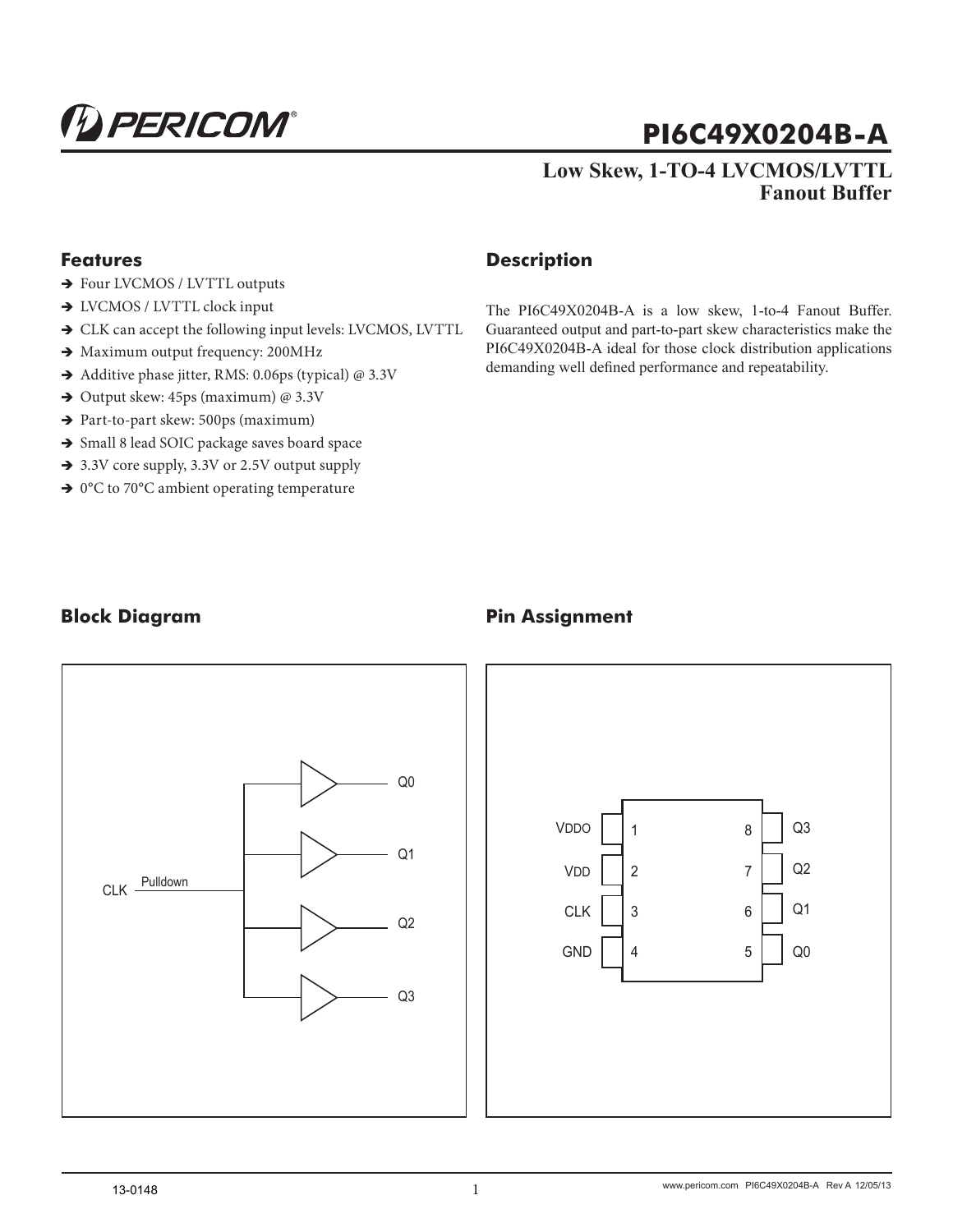## **Pin Descriptions**

| Pin# | Pin Name          | Pin Type |          | <b>Pin Description</b>                                |
|------|-------------------|----------|----------|-------------------------------------------------------|
|      | $\rm V_{\rm DDO}$ | Power    |          | Output supply pin.                                    |
|      | $V_{\text{DD}}$   | Power    |          | Positive supply pin.                                  |
|      | <b>CLK</b>        | Input    | Pulldown | LVCMOS / LVTTL clock input.                           |
|      | <b>GND</b>        | Power    |          | Power supply ground.                                  |
|      | Q <sub>0</sub>    | Output   |          | Single clock output. LVCMOS / LVTTL interface levels. |
| 6    | Q1                | Output   |          | Single clock output. LVCMOS / LVTTL interface levels. |
|      | Q <sub>2</sub>    | Output   |          | Single clock output. LVCMOS / LVTTL interface levels. |
| 8    | Q <sub>3</sub>    | Output   |          | Single clock output. LVCMOS / LVTTL interface levels. |

Note: *Pulldown* refers to internal input resistors. See Table 2, *Pin Characteristics*, for typical values.

#### **Pin Characteristics**

| Symbol               | <b>Parameter</b>                                     | <b>Test Conditions</b>        | Min. | <b>Typical</b> | Max. | <b>Units</b> |
|----------------------|------------------------------------------------------|-------------------------------|------|----------------|------|--------------|
| $V_{IN}$             | Input Capacitance                                    |                               |      |                |      | pF           |
| $C_{\text{PD}}$      | <b>Power Dissipation Capacitance</b><br>(per output) | $V_{DD}$ , $V_{DDO} = 3.465V$ |      |                | 15   | pF           |
| $R_{\text{PULDOWN}}$ | Input Pulldown Resistor                              |                               |      | 51             |      | $k\Omega$    |
| $R_{OUT}$            | Output Impedance                                     | $V_{DD}$ , $V_{DDO}$ >2.5V    |      |                | 12   | Ω            |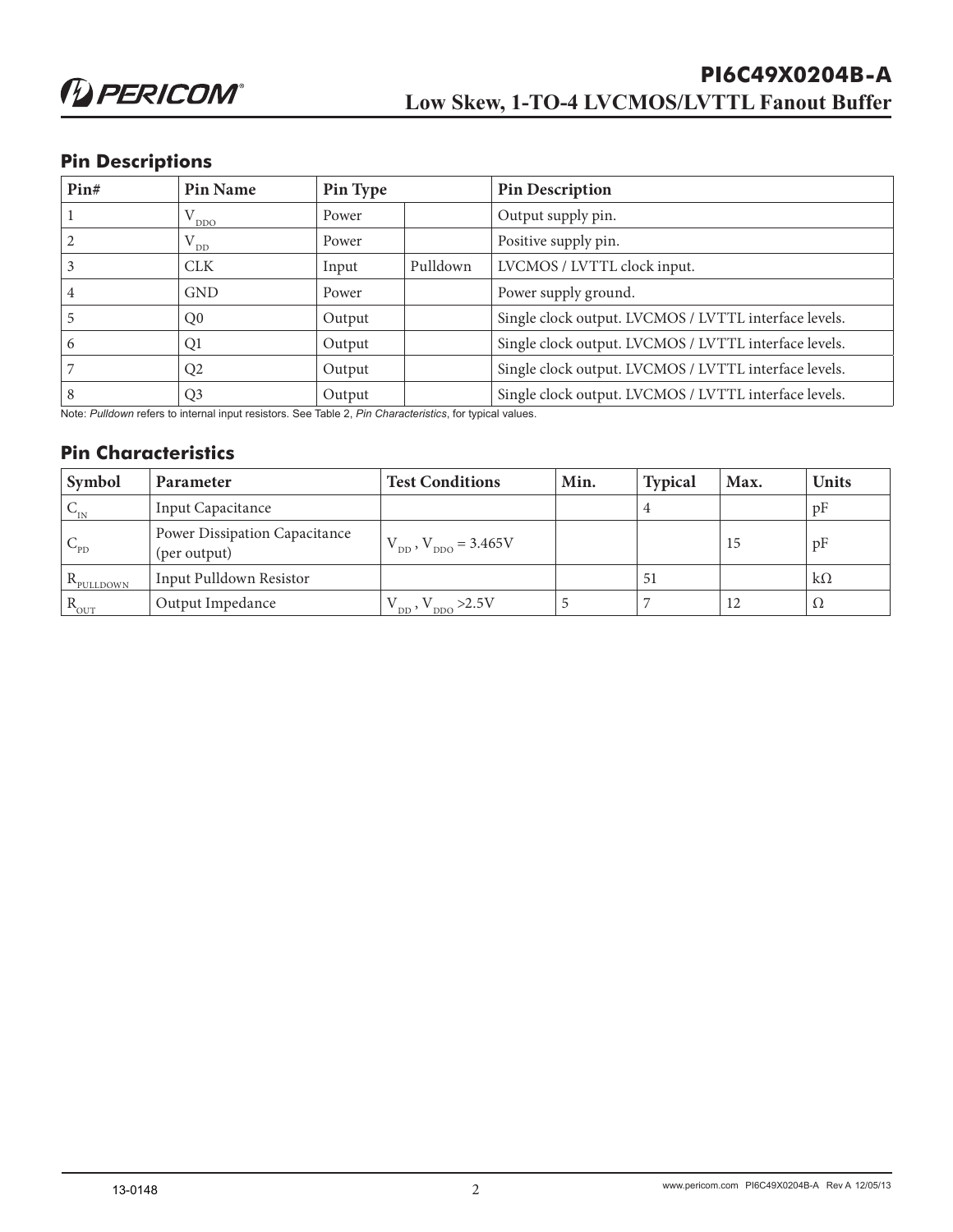**D** PERICOM®

#### **Maximum Ratings**

(Above which useful life may be impaired. For user guidelines, not tested.)

Note:

| Package Thermal Impedance, $\theta_{IA}$ 112.7°C/W (0 lfpm) |  |
|-------------------------------------------------------------|--|
|                                                             |  |

Stresses beyond those listed under Absolute Maximum Ratings may cause permanent damage to the device. These ratings are stress specifications only. Functional operation of product at these conditions or any conditions beyond those listed in the DC Characteristics or AC Characteristics is not implied. Exposure to absolute maximum rating conditions for extended periods may affect product reliability.

## **Table 3A. Power Supply DC Characteristics, T<sub>A</sub> = 0°C TO 70°C**

| Symbol                   | <b>Parameter</b>                   | <b>Conditions</b> | Min.  | Typ. | Max.  | <b>Units</b> |
|--------------------------|------------------------------------|-------------------|-------|------|-------|--------------|
| <b>VDD</b>               | Core Supply Voltage                | 3.3V Operation    | 3.135 | 3.3  | 3.465 | V            |
|                          |                                    | 3.3V Supply       | 3.135 | 3.3  | 3.465 |              |
| <b>VDDO</b>              | <b>Output Power Supply Voltage</b> | 2.5V Supply       | 2.375 | 2.5  | 2.625 |              |
| $\mathbf{L}_{\text{DD}}$ | Power Supply Current               |                   |       |      | 22    | mA           |
| $\text{DDO}$             | <b>Output Supply Current</b>       | 25MHz             |       |      |       | mA           |
|                          |                                    | 200MHz            |       |      | 45    | mA           |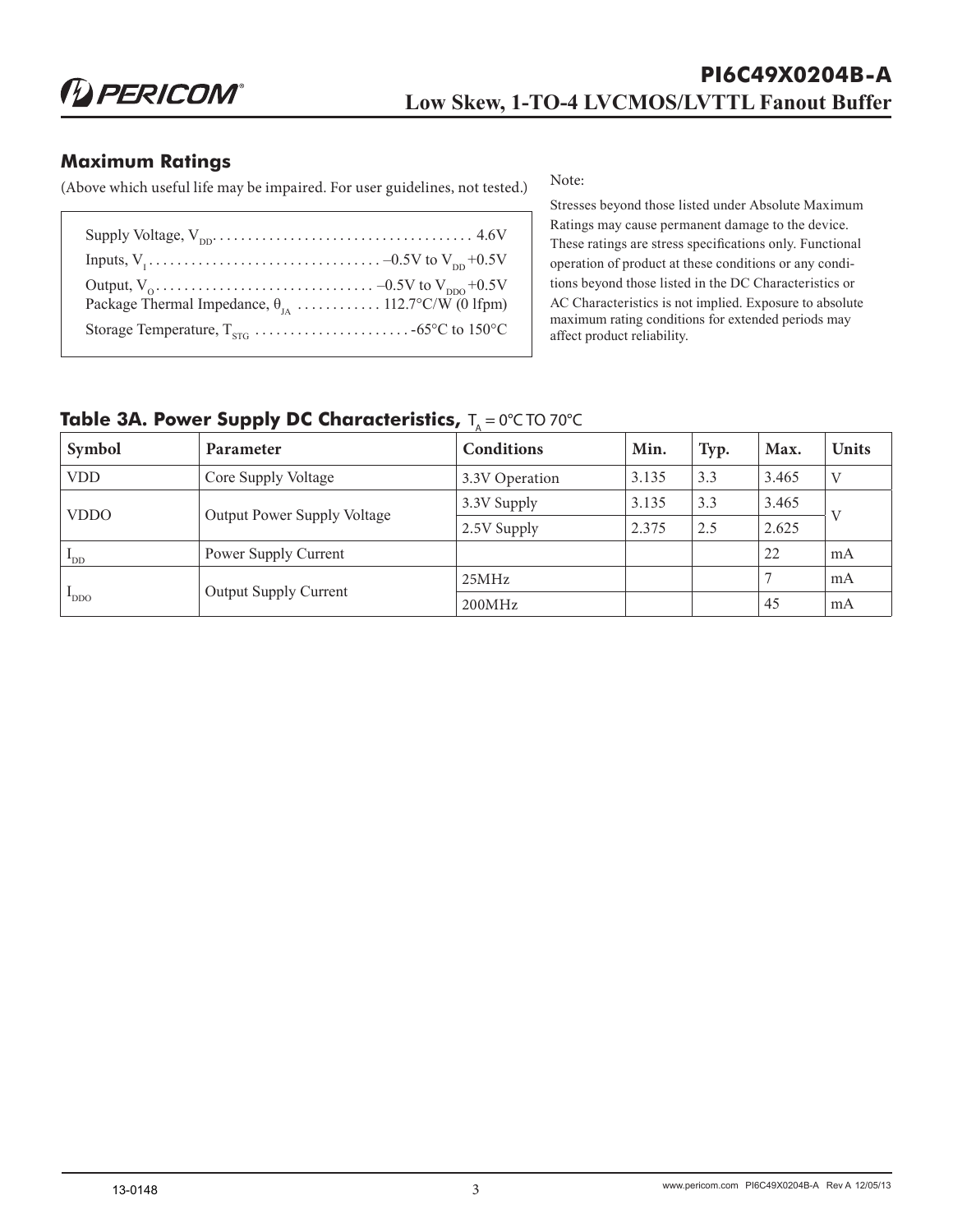| Symbol                         | Parameter                           | $\mathbf{I} \bullet \mathbf{I} \bullet \mathbf{I} \bullet \mathbf{I} \bullet \mathbf{I} \bullet \mathbf{I} \bullet \mathbf{I} \bullet \mathbf{I} \bullet \mathbf{I} \bullet \mathbf{I} \bullet \mathbf{I} \bullet \mathbf{I} \bullet \mathbf{I} \bullet \mathbf{I} \bullet \mathbf{I} \bullet \mathbf{I} \bullet \mathbf{I} \bullet \mathbf{I} \bullet \mathbf{I} \bullet \mathbf{I} \bullet \mathbf{I} \bullet \mathbf{I} \bullet \mathbf{I} \bullet \mathbf{I} \bullet \mathbf{I} \bullet \mathbf{I} \bullet \mathbf{I} \bullet \mathbf{$<br><b>Conditions</b> |                       | Min.   | Typ. | Max.      | <b>Units</b> |
|--------------------------------|-------------------------------------|------------------------------------------------------------------------------------------------------------------------------------------------------------------------------------------------------------------------------------------------------------------------------------------------------------------------------------------------------------------------------------------------------------------------------------------------------------------------------------------------------------------------------------------------------------------|-----------------------|--------|------|-----------|--------------|
|                                |                                     | $VDD = 3.3V$                                                                                                                                                                                                                                                                                                                                                                                                                                                                                                                                                     |                       | 2.3    |      | $VDD+0.3$ |              |
| $V_{\scriptscriptstyle\rm IH}$ | Input High Voltage                  |                                                                                                                                                                                                                                                                                                                                                                                                                                                                                                                                                                  | $VDD = 2.5V$          |        |      | $VDD+0.3$ | $\mathbf{V}$ |
|                                |                                     | $VDD = 3.3V$                                                                                                                                                                                                                                                                                                                                                                                                                                                                                                                                                     |                       | $-0.3$ |      | 0.8       |              |
| $\rm V_{_{II}}$                | Input Low Voltage                   | $VDD = 2.5V$                                                                                                                                                                                                                                                                                                                                                                                                                                                                                                                                                     |                       | $-0.3$ |      | 0.8       | $\mathbf{V}$ |
| $I_{\text{IH}}$                | Input High Current                  | $VDD = V_{IN} = 3.465V$                                                                                                                                                                                                                                                                                                                                                                                                                                                                                                                                          |                       |        |      | 150       | $\mu A$      |
| $I_{\text{IL}}$                | Input Low Current                   | $VDD = 3.465V, V_{N} = 0V$                                                                                                                                                                                                                                                                                                                                                                                                                                                                                                                                       |                       | $-5$   |      |           | $\mu A$      |
|                                | Output High Voltage                 | $VDDO =$<br>3.3V                                                                                                                                                                                                                                                                                                                                                                                                                                                                                                                                                 | $50\Omega$ to VDDO /2 | 2.6    |      |           | V            |
|                                |                                     |                                                                                                                                                                                                                                                                                                                                                                                                                                                                                                                                                                  | $I_{OH} = -100 \mu A$ | 2.9    |      |           | $\rm V$      |
| $\rm V_{OH}$                   |                                     | $VDDO =$<br>2.5V                                                                                                                                                                                                                                                                                                                                                                                                                                                                                                                                                 | $50\Omega$ to VDDO /2 | 1.8    |      |           | V            |
|                                |                                     |                                                                                                                                                                                                                                                                                                                                                                                                                                                                                                                                                                  | $I_{OH} = -100 \mu A$ | 2.2    |      |           | $\mathbf{V}$ |
| $V_{OL}$                       | 3.3V<br>Output High Voltage<br>2.5V | $VDDO =$                                                                                                                                                                                                                                                                                                                                                                                                                                                                                                                                                         | $50\Omega$ to VDDO /2 |        |      | 0.5       | V            |
|                                |                                     |                                                                                                                                                                                                                                                                                                                                                                                                                                                                                                                                                                  | $I_{OH} = -100 \mu A$ |        |      | 0.2       | V            |
|                                |                                     | $VDDO =$                                                                                                                                                                                                                                                                                                                                                                                                                                                                                                                                                         | $50\Omega$ to VDDO /2 |        |      | 0.5       | $\mathbf{V}$ |
|                                |                                     |                                                                                                                                                                                                                                                                                                                                                                                                                                                                                                                                                                  | $I_{OH} = -100 \mu A$ |        |      | 0.2       | $\rm V$      |

#### **LVCMOS / LVTTL DC CHARACTERISTICS, T. = 0°C to 70°C**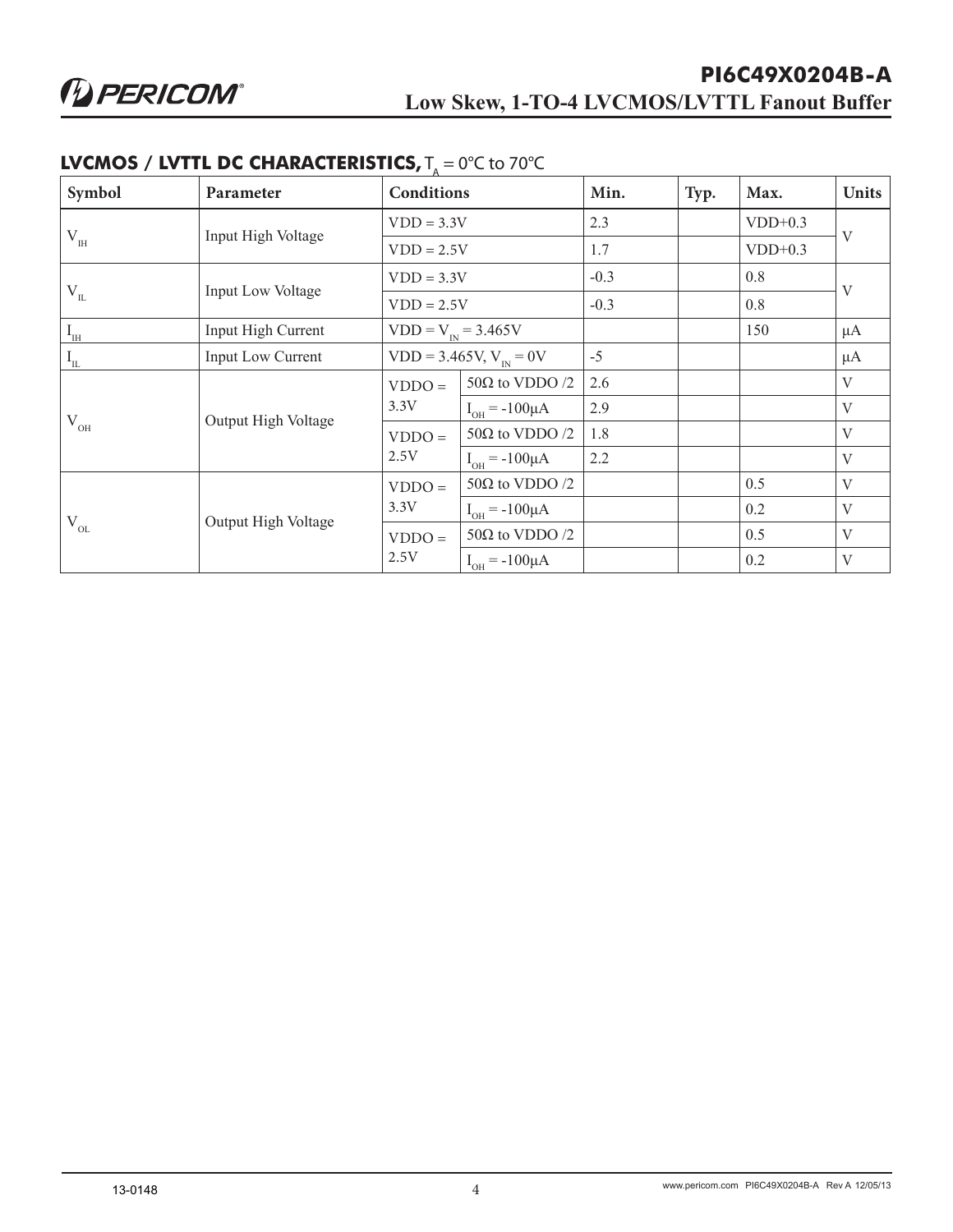| Symbol                                         | Parameter                       | <b>Conditions</b>                               | Min. | Typ. | Max. | <b>Units</b>  |
|------------------------------------------------|---------------------------------|-------------------------------------------------|------|------|------|---------------|
|                                                |                                 | $VDDO = 3.3V$                                   |      |      | 200  | <b>MHz</b>    |
| $f_{MAX}$                                      | Output Frequency                | $VDDO = 2.5V$                                   |      |      | 200  |               |
|                                                | Propagation Delay, Low-to-High; | VDDO = $3.3V, f \leq$<br>200MHz                 | 1.9  | 2.35 | 2.8  | ns            |
| $tp_{LH}$                                      | NOTE <sub>1</sub>               | VDDO = 2.5V, $f \leq$<br>200MHz                 | 2.3  |      | 3.3  |               |
| tsk(o)                                         | Output Skew; NOTE 2             |                                                 |      | 25   | 100  | ps            |
| tsk(pp)                                        | Part-to-Part Skew; NOTE 3       |                                                 |      | 250  | 500  | ps            |
|                                                | Output Rise Time NOTE 4         | $VDDO = 3.3V$                                   | 280  |      | 800  | ps            |
| $\mathfrak{t}_{\rm R}$                         |                                 | $VDDO = 2.5V$                                   | 280  |      | 850  |               |
| $\mathfrak{t}_{\scriptscriptstyle \mathrm{F}}$ | Output Fall Time NOTE 4         | $VDDO = 3.3V$                                   | 280  |      | 800  | ps            |
|                                                |                                 | $VDDO = 2.5V$                                   | 280  |      | 850  |               |
|                                                | Output Duty Cycle               | VDDO = $3.3V, f \leq$<br>133MHz                 | 45   |      | 55   | $\frac{0}{0}$ |
|                                                |                                 | $VDDO = 3.3V, 133MHz$<br>$\leq f \leq 200$ MHz  | 40   |      | 60   | $\frac{0}{0}$ |
| odc<br>$t_{\rm jit}$                           |                                 | $VDDO = 2.5V, f \leq$<br>133MHz                 | 45   |      | 55   | $\frac{0}{0}$ |
|                                                |                                 | $VDDO = 2.5V$ , 133MHz<br>$\leq f \leq 200$ MHz | 40   |      | 60   | $\frac{0}{0}$ |
|                                                | <b>Additive RMS Jitter</b>      | 156.25MHz (@12kHz to<br>20MHz                   |      | 0.06 |      | ps            |
|                                                |                                 | 125MHz (@12kHz to<br>20MHz)                     |      | 0.04 |      | ps            |

#### **AC CHARACTERISTICS,**  $VDD = 3.3V \pm 5\%, T_a = 0^{\circ}C$  to 70°C

Parameters measured at f  $_{\rm MAX}$  unless otherwise noted.

NOTE 1: Measured from VDD /2 of the input to VDDO /2 of the output.

NOTE 2: Defined as skew between outputs at the same supply voltage and with equal load conditions. Measured at VDDO /2.

NOTE 3: Defined as skew between outputs on different devices operating at the same supply voltages and with equal load

conditions. Using the same type of inputs on each device, the outputs are measured at VDDO /2.

NOTE 4: Defined from 20% to 80%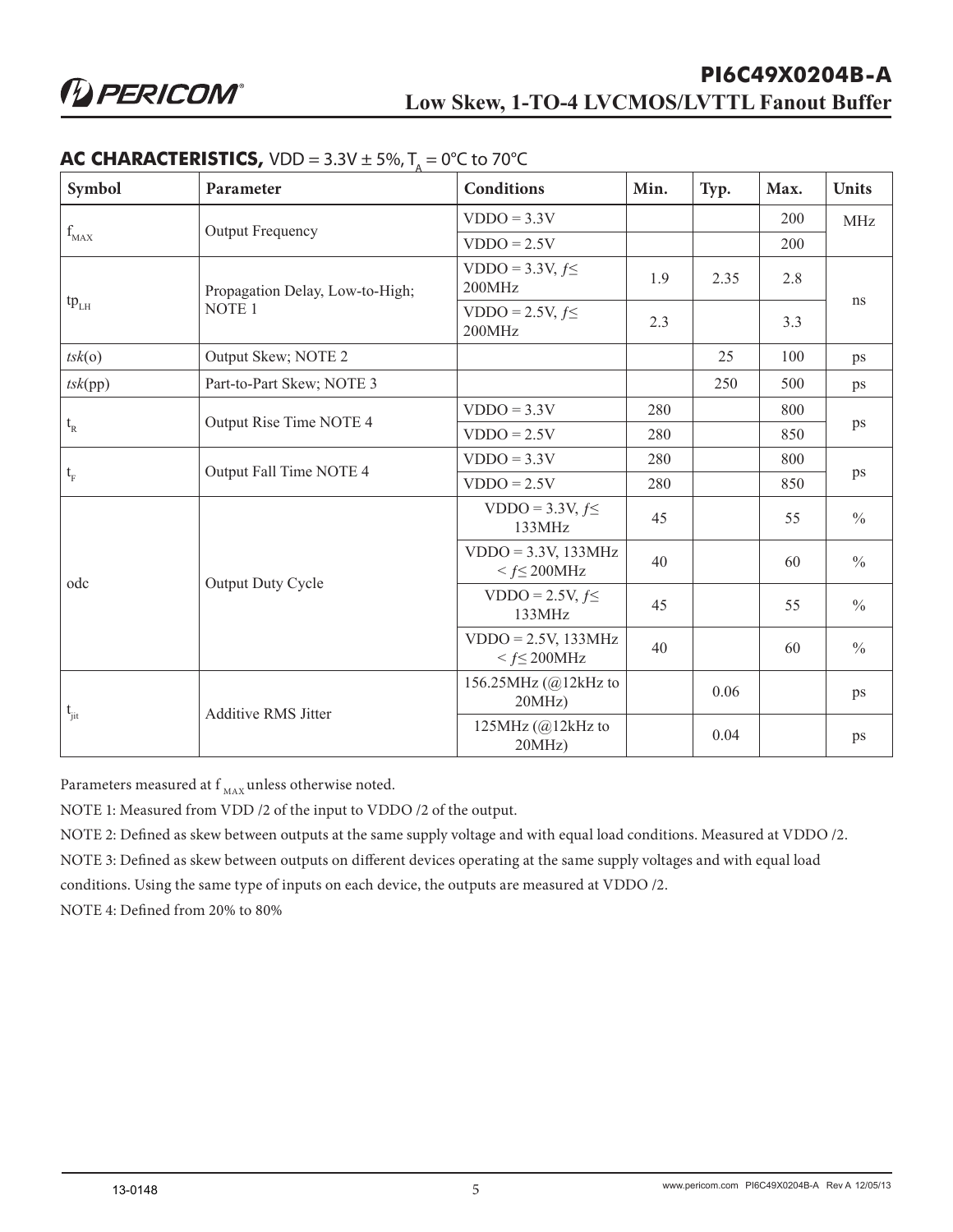## **Phase Noise and Additive Jitter**

Output phase noise (Right plot) vs Input Phase noise (Left plot)



# **Configuration Test Load Board Termination for LVCMOS Outputs**



#### **Thermal Information**

| <b>Symbol</b>                | <b>Description</b>                     | Condition |          |
|------------------------------|----------------------------------------|-----------|----------|
| $\Theta$                     | Iunction-to-ambient thermal resistance | Still air | 157 °C/W |
| $\mathbf{H} \Theta_{\infty}$ | I Junction-to-case thermal resistance  |           | 42 °C/W  |